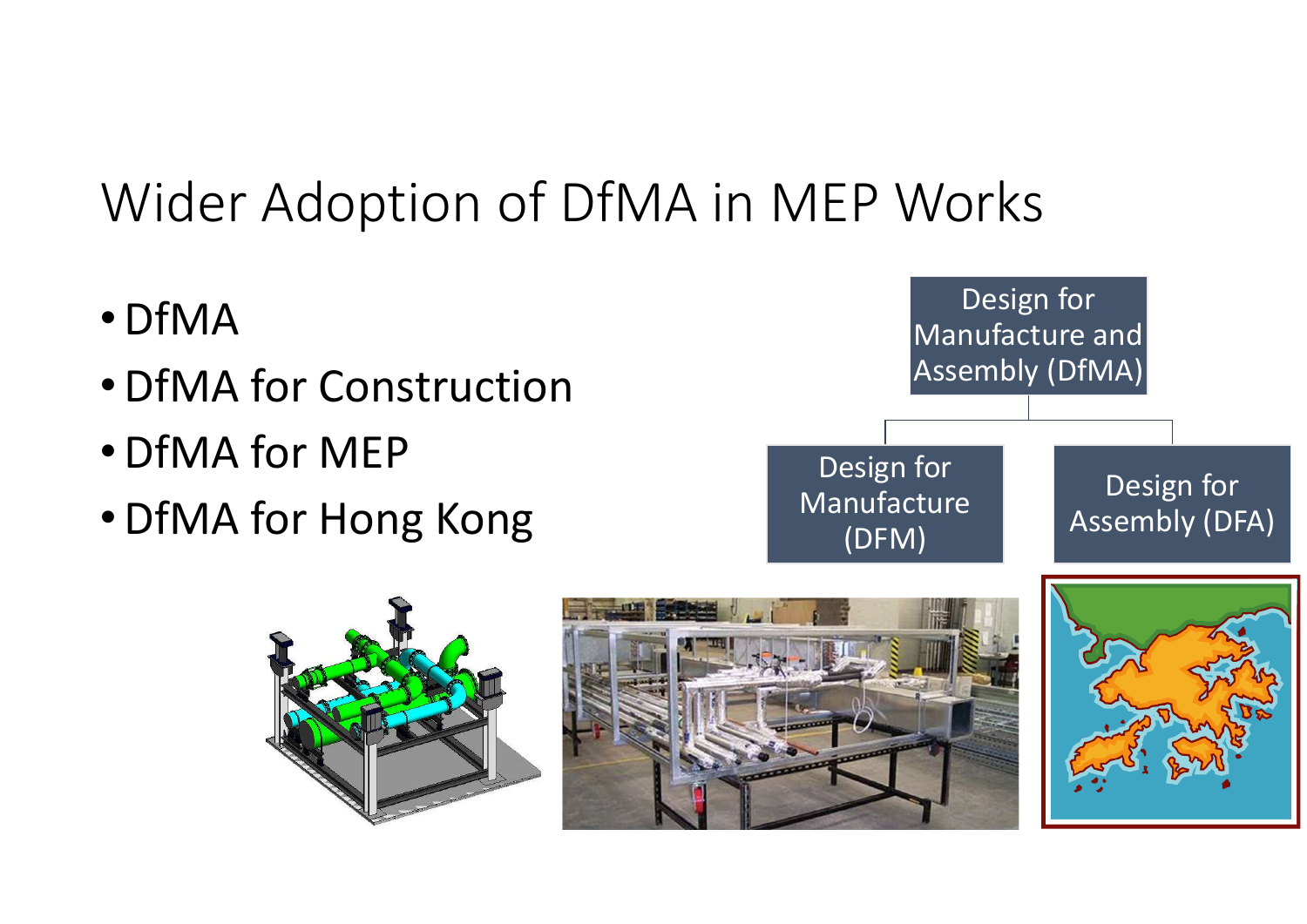Design for manufacture and assembly (DfMA)

- A set of principles for enabling a design process that facilitates the optimization of all manufacture & assembly functions and contributes to the minimization of cost & delivery time and the maximization of quality & customer satisfaction
- •Originate from production industries
- A potential approach for the construction industry to enhance productivity & quality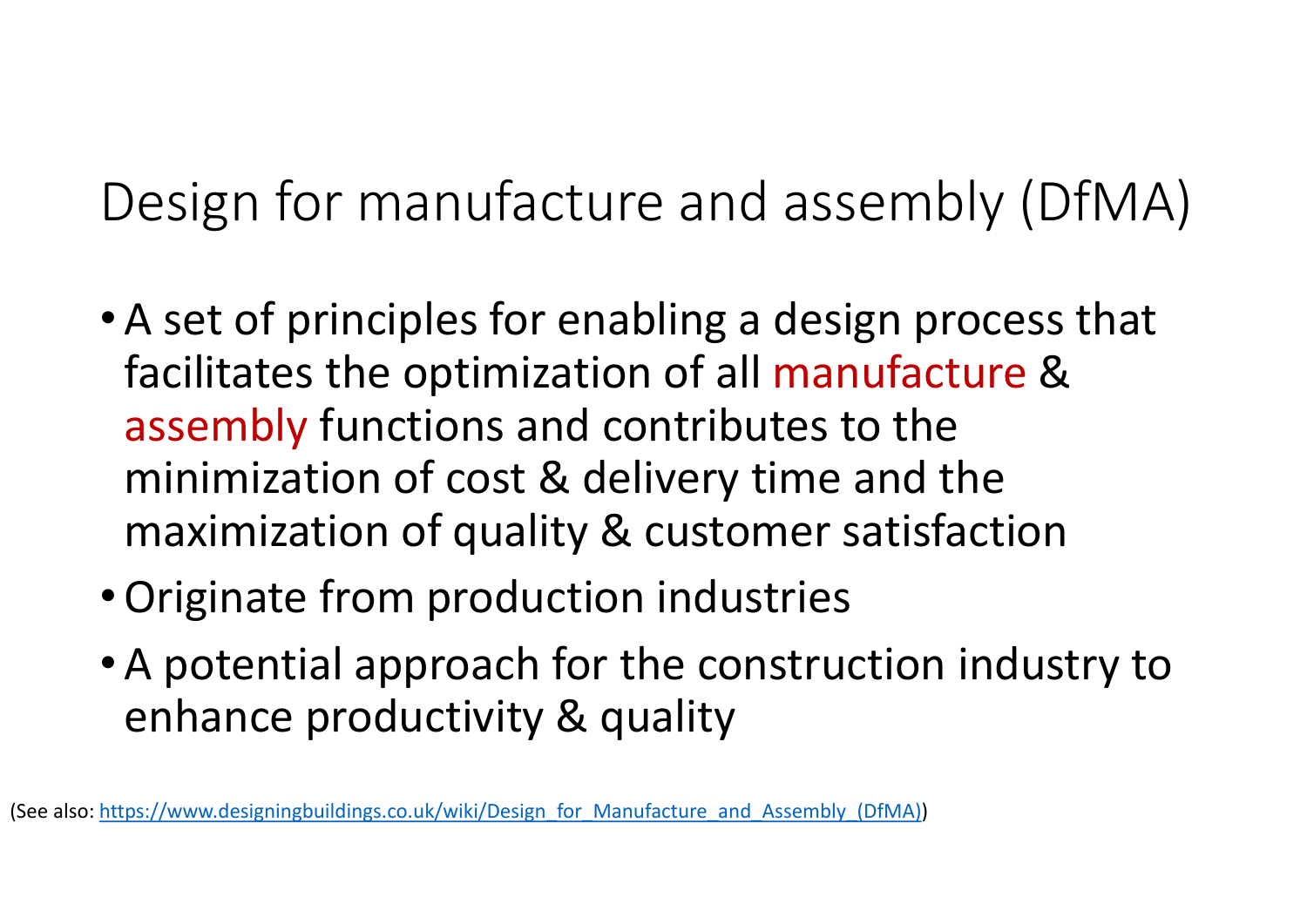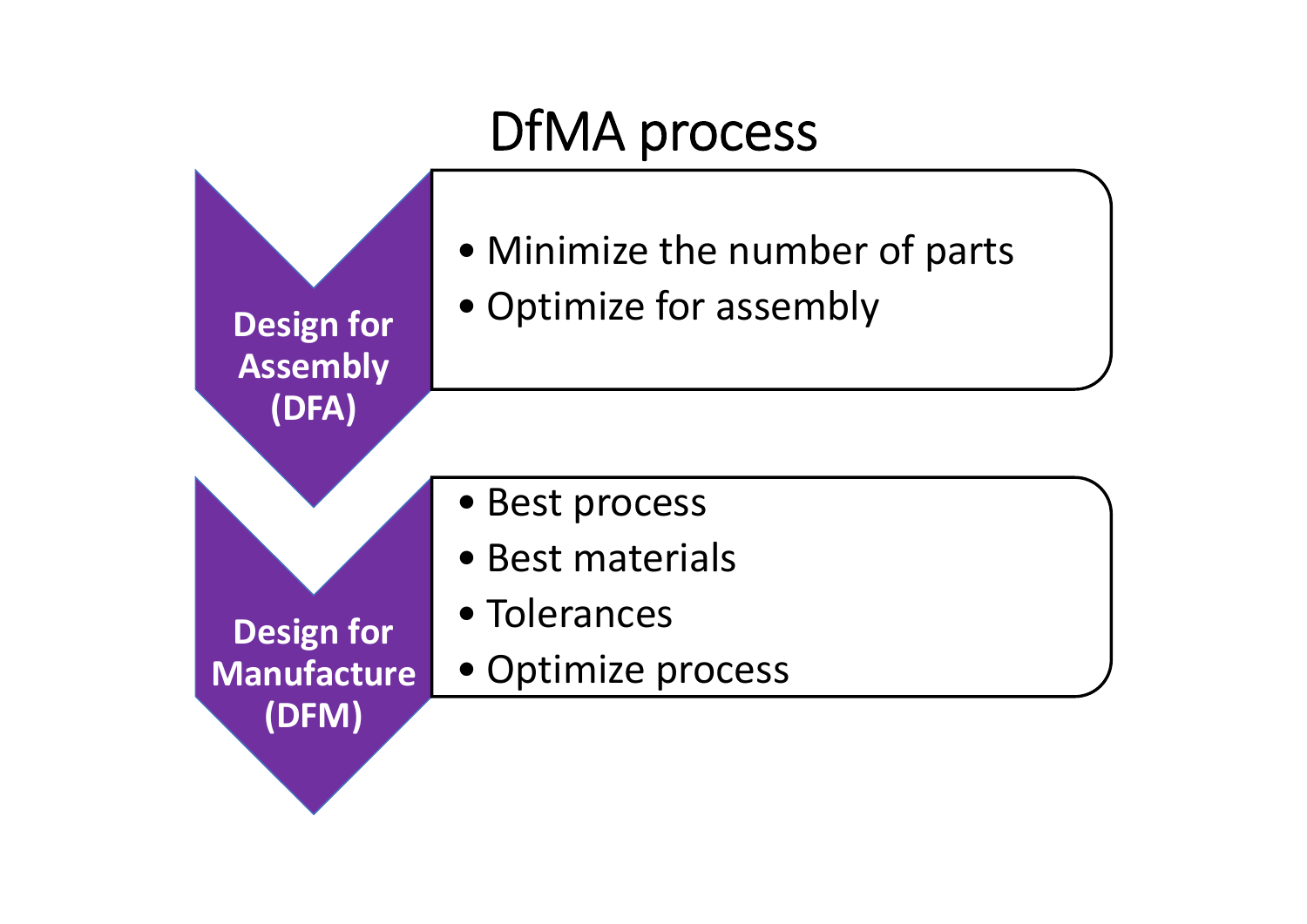

(Image source: CPG Corporation https://www.cpgcorp.com.sg/)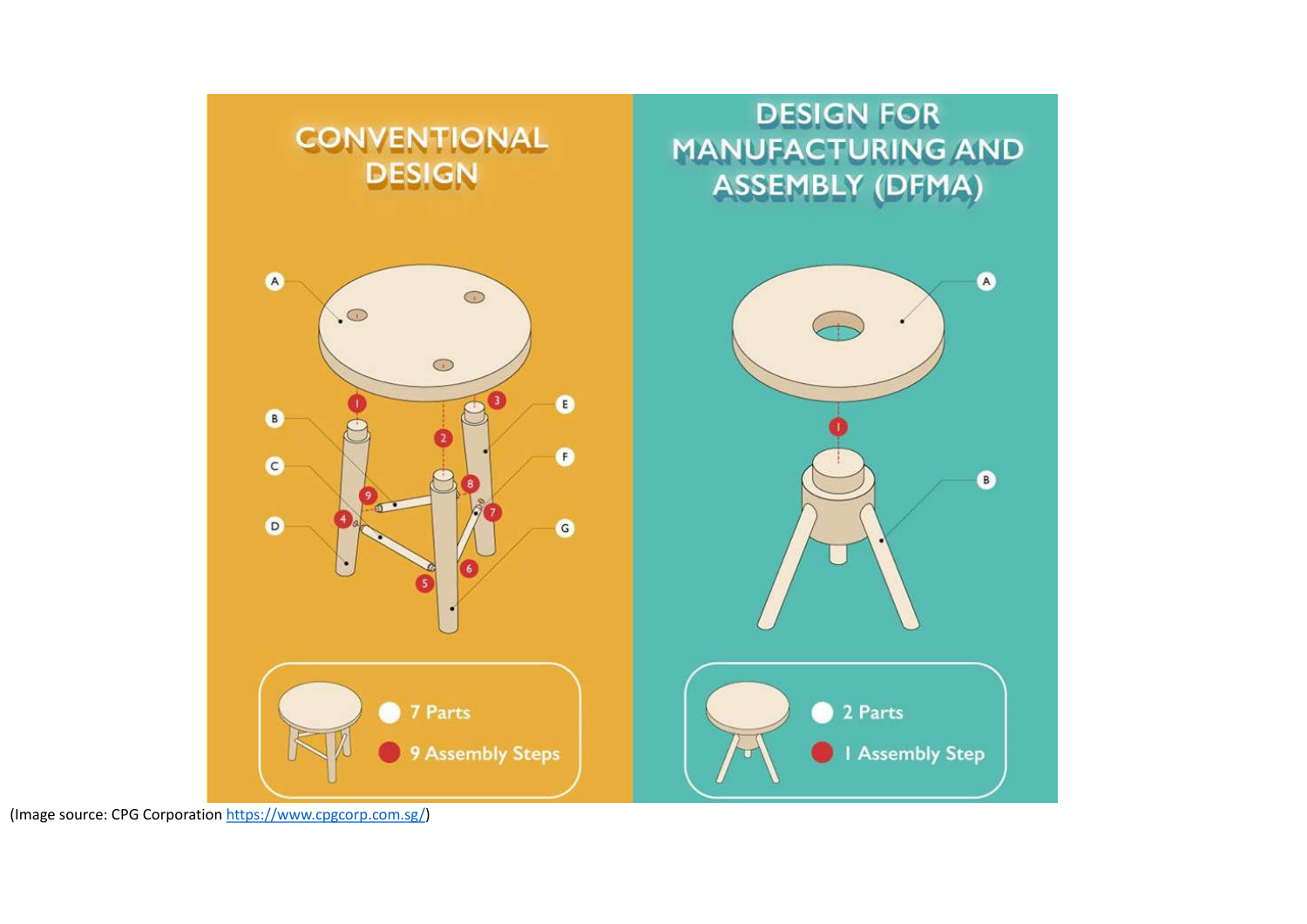DfMA for Construction

- •(a) Holistic & systematic design with DfMA principles
- •(b) Work with virtual design & construction (VDC) to assess the efficiency of manufacturing & assembly
- •(c) Philosophy to support prefabrication & modular construction technologies
- Facilitated by building information modelling (BIM) & lean construction to enable industrialized construction (IC)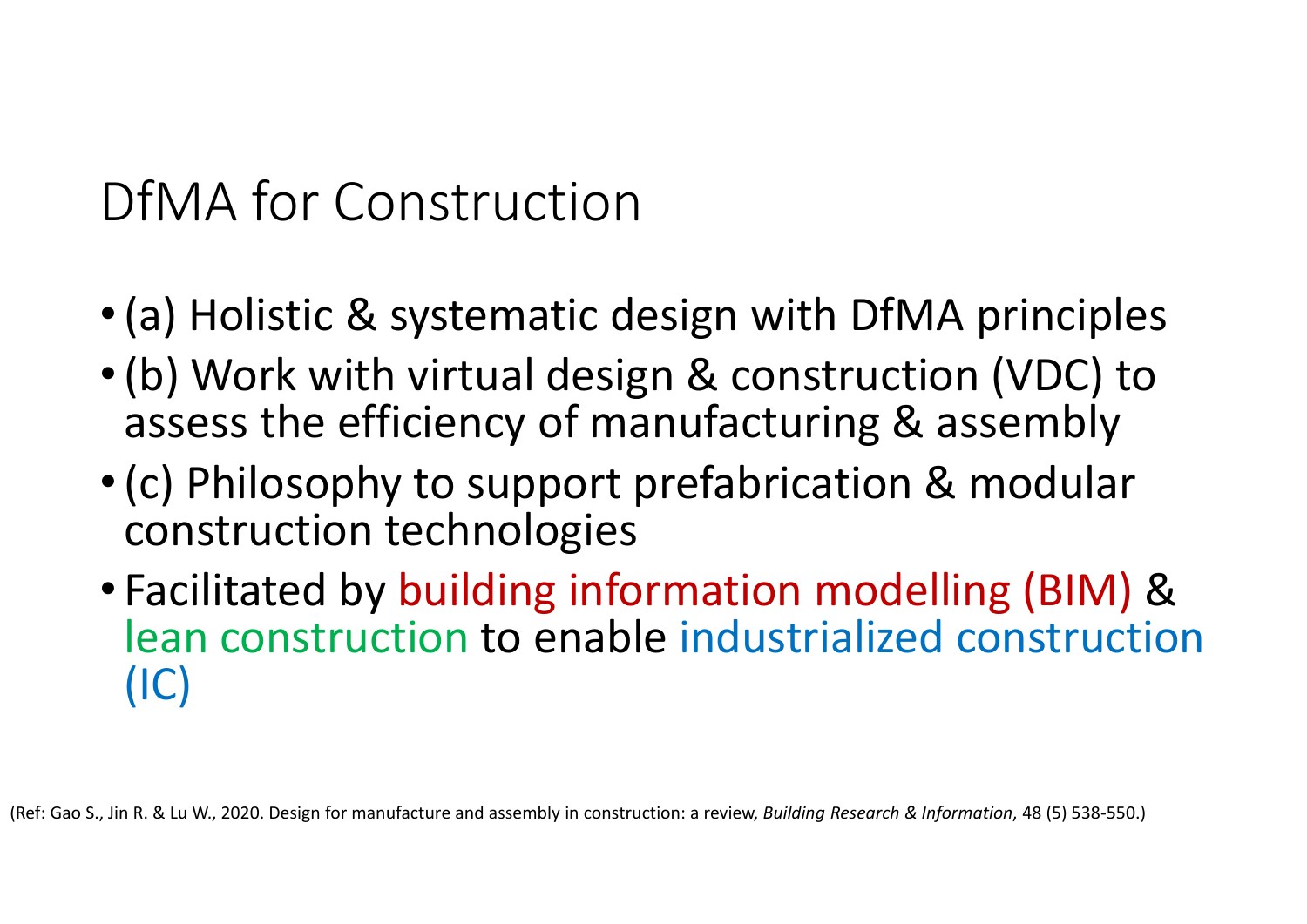# DfMA & Industrialized Construction

Industrialized Construction



(Image source: https://www.autodesk.com/autodesk-university/class/DFMA-and-Industrialization-Construction-2019)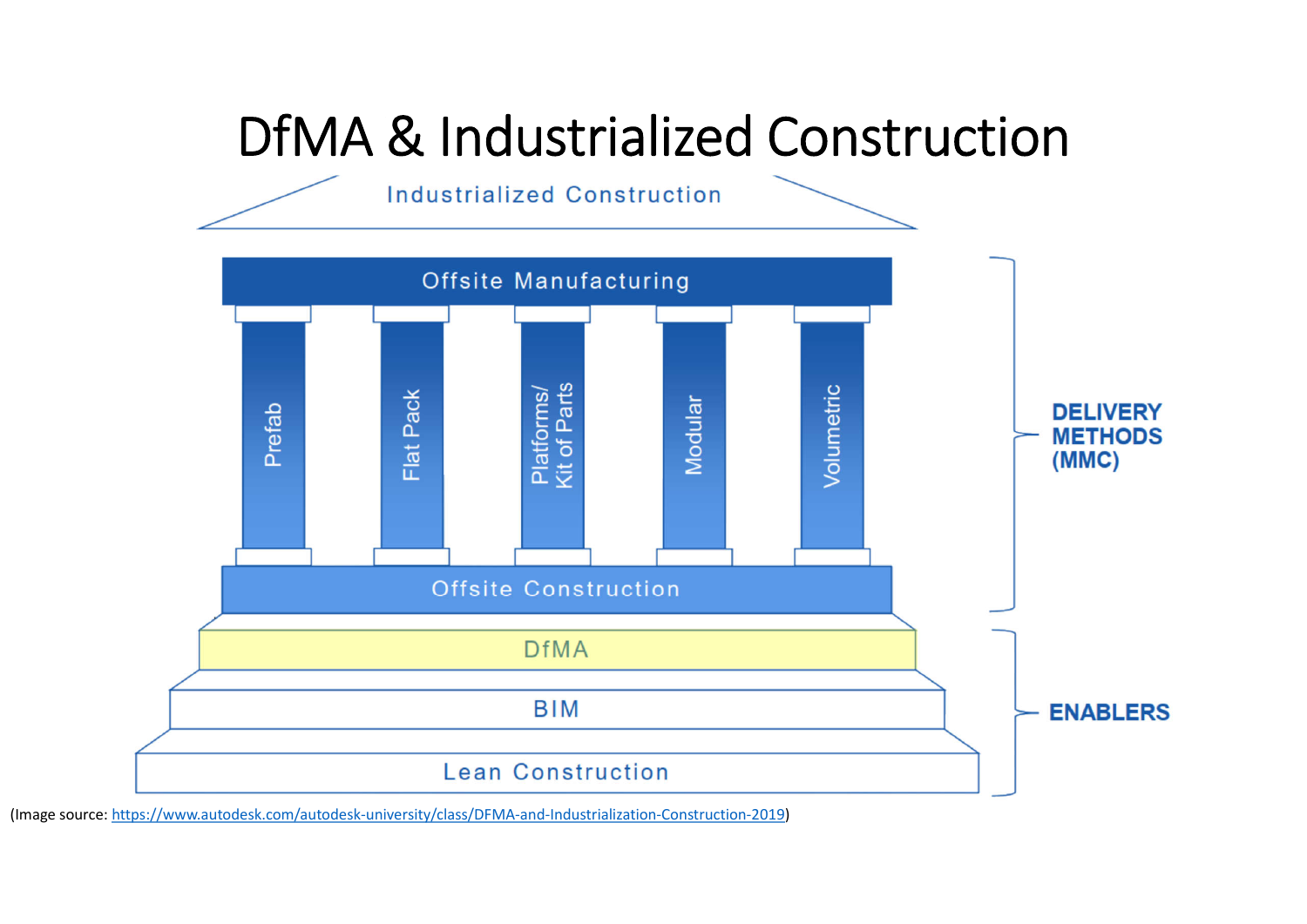## DfMA mindset for construction industry



(Adapted from: RIBA, 2016. *RIBA Plan of Work 2013: Designing for Manufacture and Assembly*, RIBA Publishing, Newcastle upon Tyne, UK.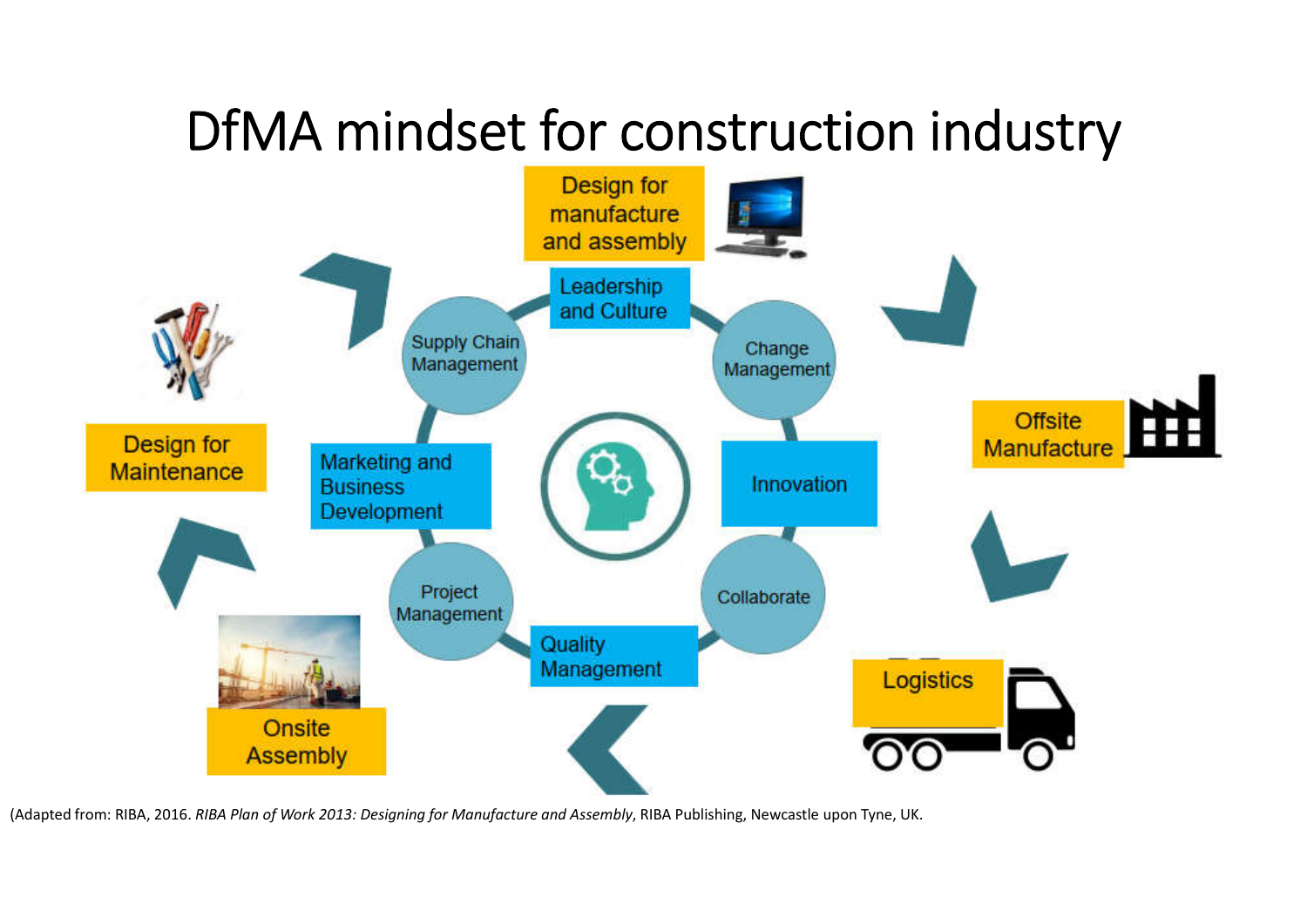# DfMA for MEP

- •DfMA & prefabrication to support offsite construction (OSC) of building services (MEP) elements
- •Degree of DfMA adoption
	- Lower level: site assembly + standardization + some prefab elements
	- Higher level: highly standardized + prefab components/assemblies
	- Highest level: prefab components /assemblies + high modularization & integration + highest standardization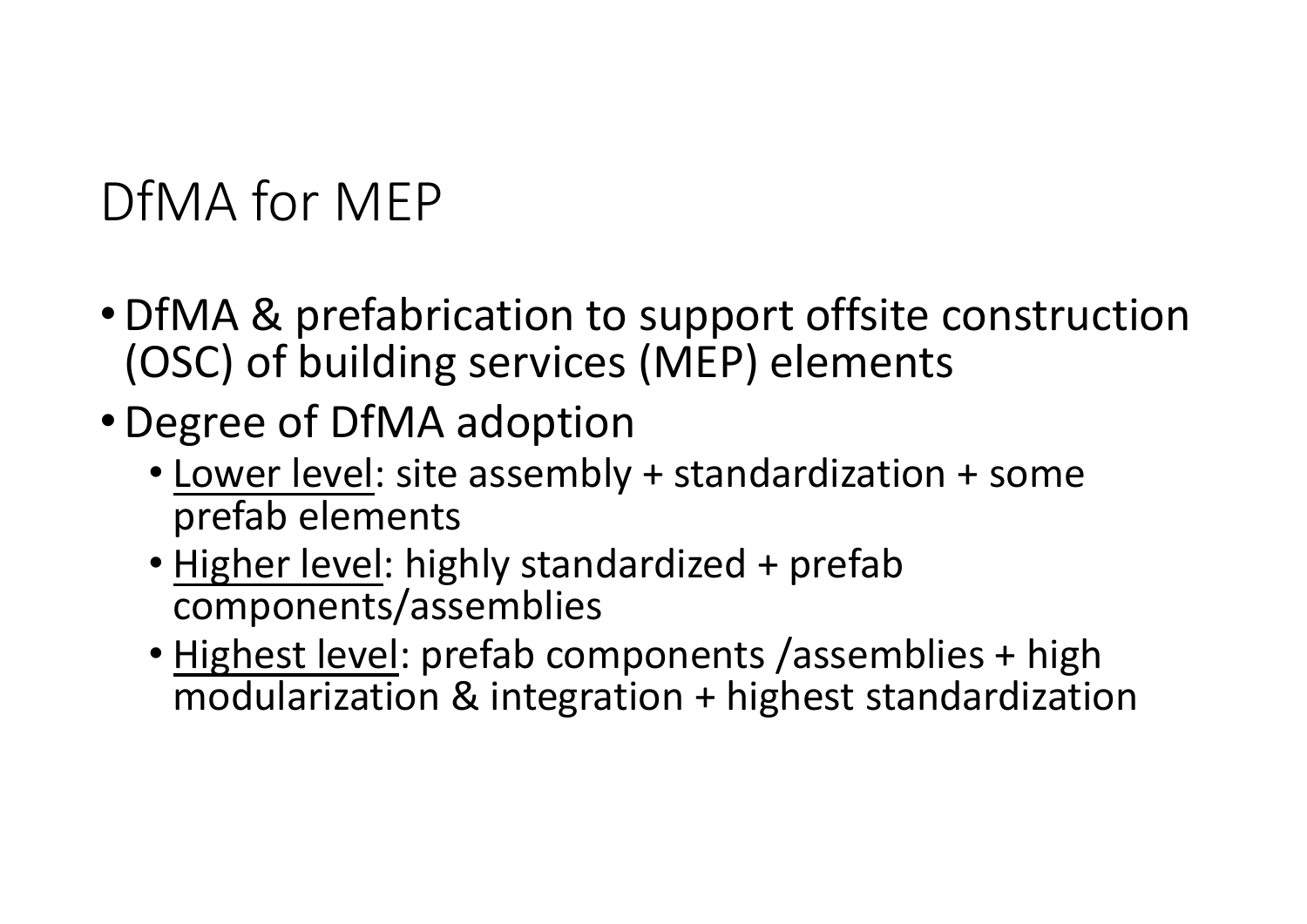# Major MEP elements suitable for prefabrication

| <b>Building services systems</b>                        | <b>Major elements</b>                                                                                                                                                                                                                                                                      |
|---------------------------------------------------------|--------------------------------------------------------------------------------------------------------------------------------------------------------------------------------------------------------------------------------------------------------------------------------------------|
| <b>Mechanical ventilation &amp; air</b><br>conditioning | - Air duct system<br>- Water pipework & fitting<br>- Refrigerant pipework & fitting<br>- Air conditioning equipment (e.g. air handling unit)                                                                                                                                               |
| <b>Fire services</b>                                    | - Water pipework & fitting<br>- Pump sets & fittings                                                                                                                                                                                                                                       |
| <b>Plumbing &amp; drainage</b>                          | - Water supply pipework & fitting<br>- Drainage pipework & fitting<br>- Pump sets & fittings<br>- Bathroom & toilet sanitary fittings                                                                                                                                                      |
| <b>Electrical services</b>                              | - Cable & busbar trunkings<br>- Conduits & wiring<br>- Power outlets & telecommunication<br>- Electrical switchgear<br>afelled C. C. N. O. Ou C. V. C. 2005. Chede a fourth designated building against concernance for used and in the language and the concernance of the United Used U. |

(Ref: Hui S. C. M. & Or G. K. C., 2005. Study of prefabricated building services components for residential buildings in Hong Kong, In *Proceedings of the Hubei-Hong Kong Joint Symposium 2005*, 1-2 July 2005, Wuhan, China, pp. 88-97. http://ibse.hk/cmhui/hubei2005.pdf)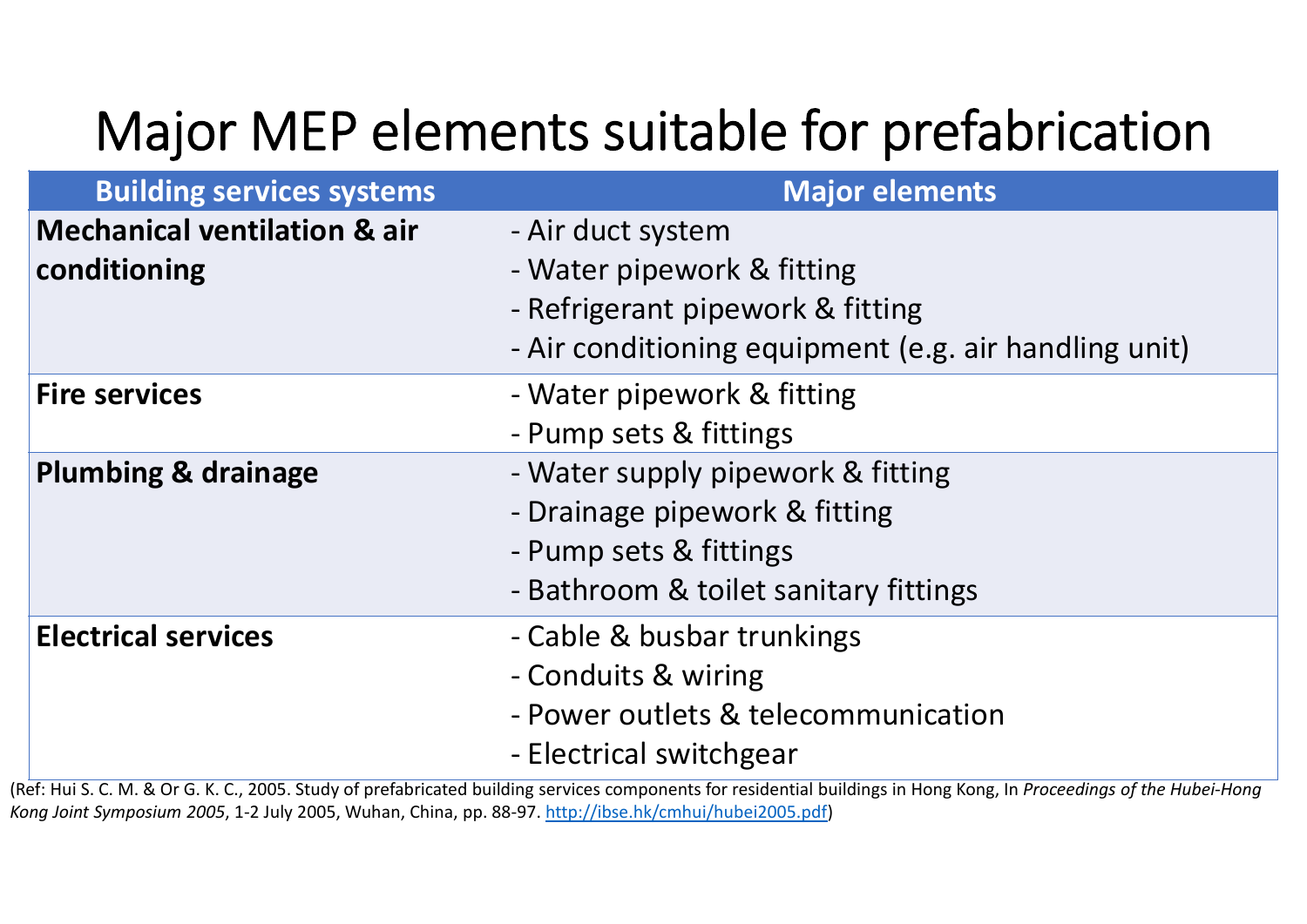## Prefabricated MEP systems



Construction Authority (BCA), Singapore.)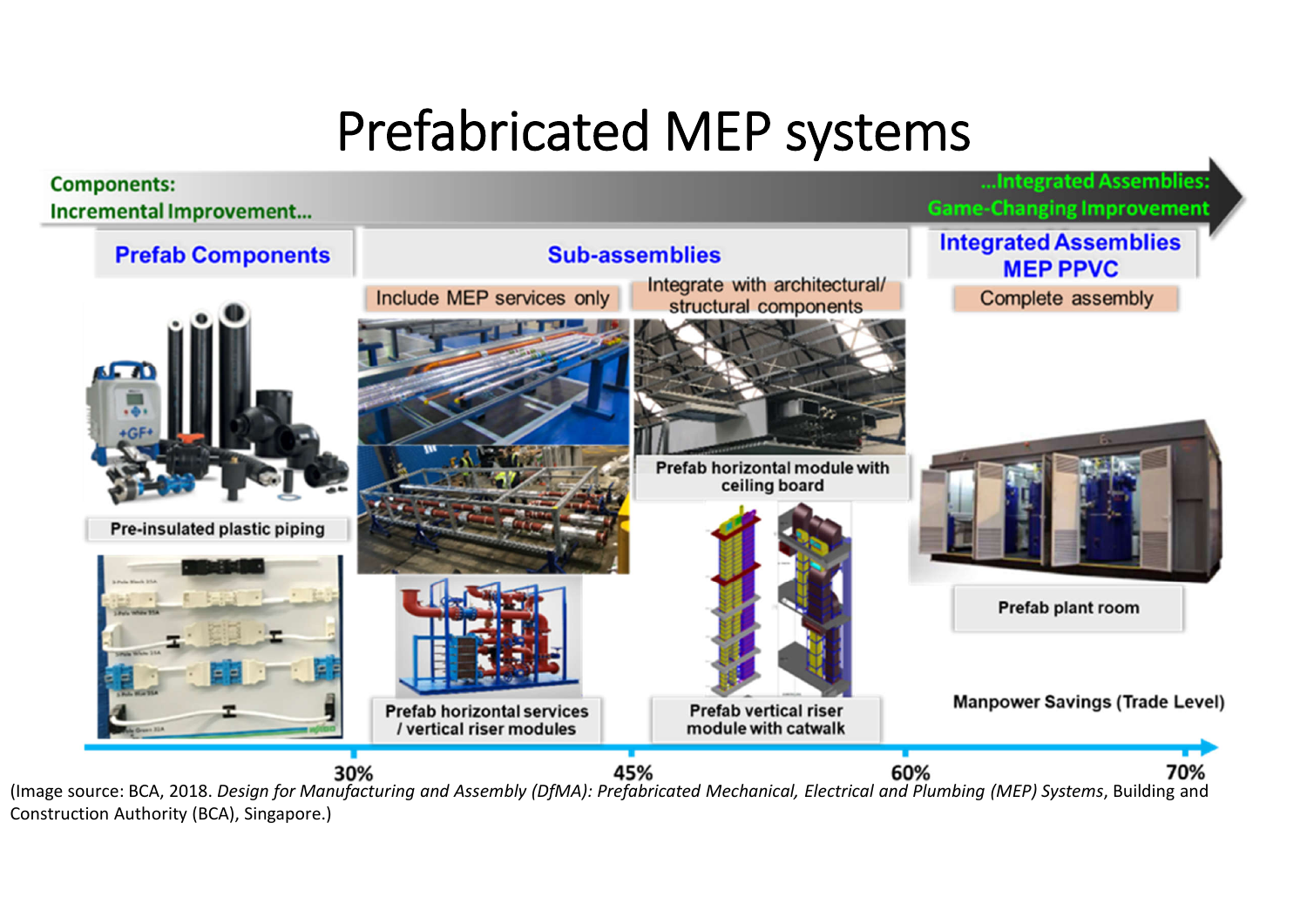# DfMA and levels of offsite

| <b>Level</b>     | <b>Category</b>                           | <b>Definition</b>                                                                                                                                                                 |
|------------------|-------------------------------------------|-----------------------------------------------------------------------------------------------------------------------------------------------------------------------------------|
| $\mathbf{1}$     | Component<br>manufacture &<br>subassembly | Items always made in a factory and never considered for on-<br>site production                                                                                                    |
| 2 <sup>1</sup>   | Non-volumetric<br>preassembly             | Pre-assembled units which do not enclose usable space (e.g.<br>timber roof trusses, flat panel units, panelised systems)                                                          |
| $\overline{3}$   | Volumetric<br>preassembly                 | Pre-assembled units which enclose usable space and are<br>typically fully factory finished internally, but do not form the<br>buildings structure (e.g. toilet and bathroom pods) |
| $\boldsymbol{4}$ | Modular systems or<br>buildings           | Pre-assembled volumetric units which also form the actual<br>structure and fabric of the building (e.g. prison cell units or<br>hotel/ motel rooms)                               |
| 5                | Hybrid system                             | Consists of a combination of any two or more volumetric or<br>nonvolumetric systems (extensively used in commercial and<br>residential buildings)                                 |

(Ref: Arif M., Bendi D., Sawhney A. & Iyer K. C., 2012. State of offsite construction in India-Drivers and barriers, *Journal of Physics: Conference Series*, 364: 12109.)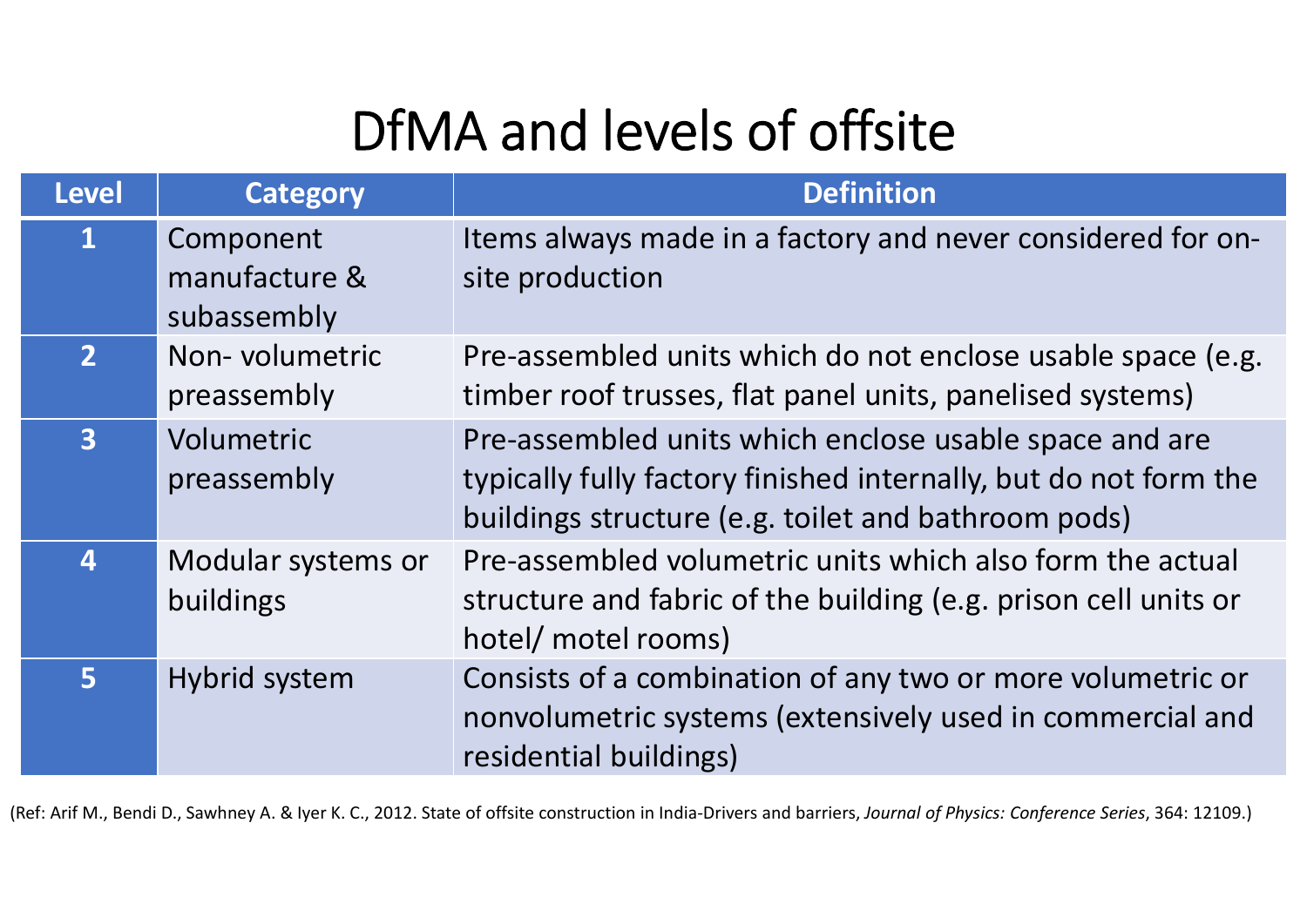DfMA for Hong Kong

- Precast concrete & prefabrication for housing projects
- Construction 2.0 & key initiatives to enhance productivity & sustainable/green building (BEAM Plus)
- Prefab components & DfMA approach for infrastructure & building projects
- Promotion of modular integrated construction (MiC)
- Wider adopton of DfMA approach & thinking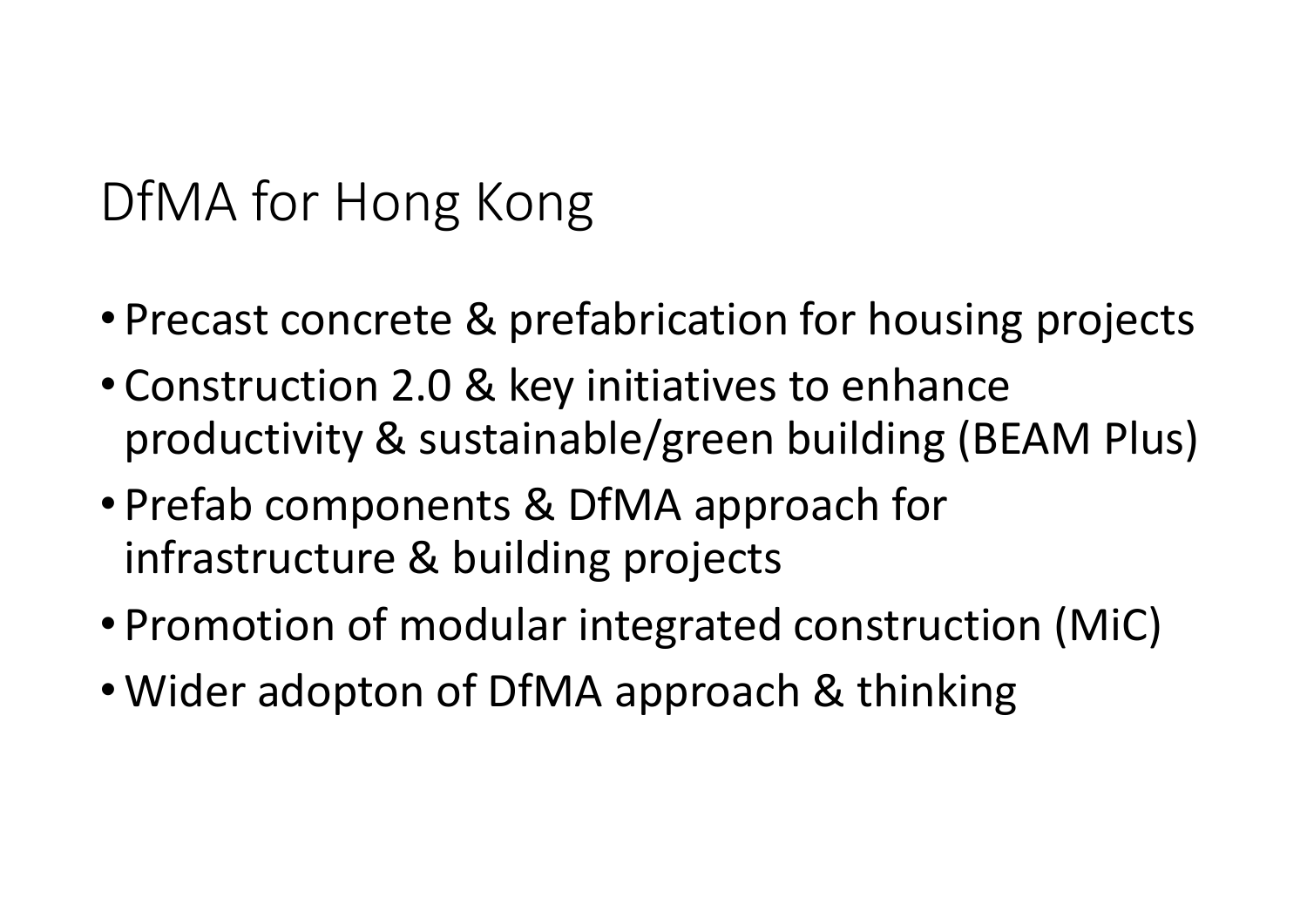# Key challenges & initiatives in Hong Kong

#### **Key challenges Key initiatives**

- **Significant future construction volumes**
- **High costs**
- **Unsatisfactory site safety performance**
- **Declining productivity**
- **Lack of creativity and innovation**
- Offsite construction (DfMA and MiC)
- Building Information Modelling
- Smart infrastructure
- Uplifting project governance and leadership
- Professional development
- Attracting and nurturing young talents
- Project Management Information Systems
- Digitalization of site management

(Ref: DevB, 2018. *Construction 2.0: Time to Change*, Development Bureau (DevB), Hong Kong. https://www.psgo.gov.hk/assets/pdf/Construction-2-0-en.pdf)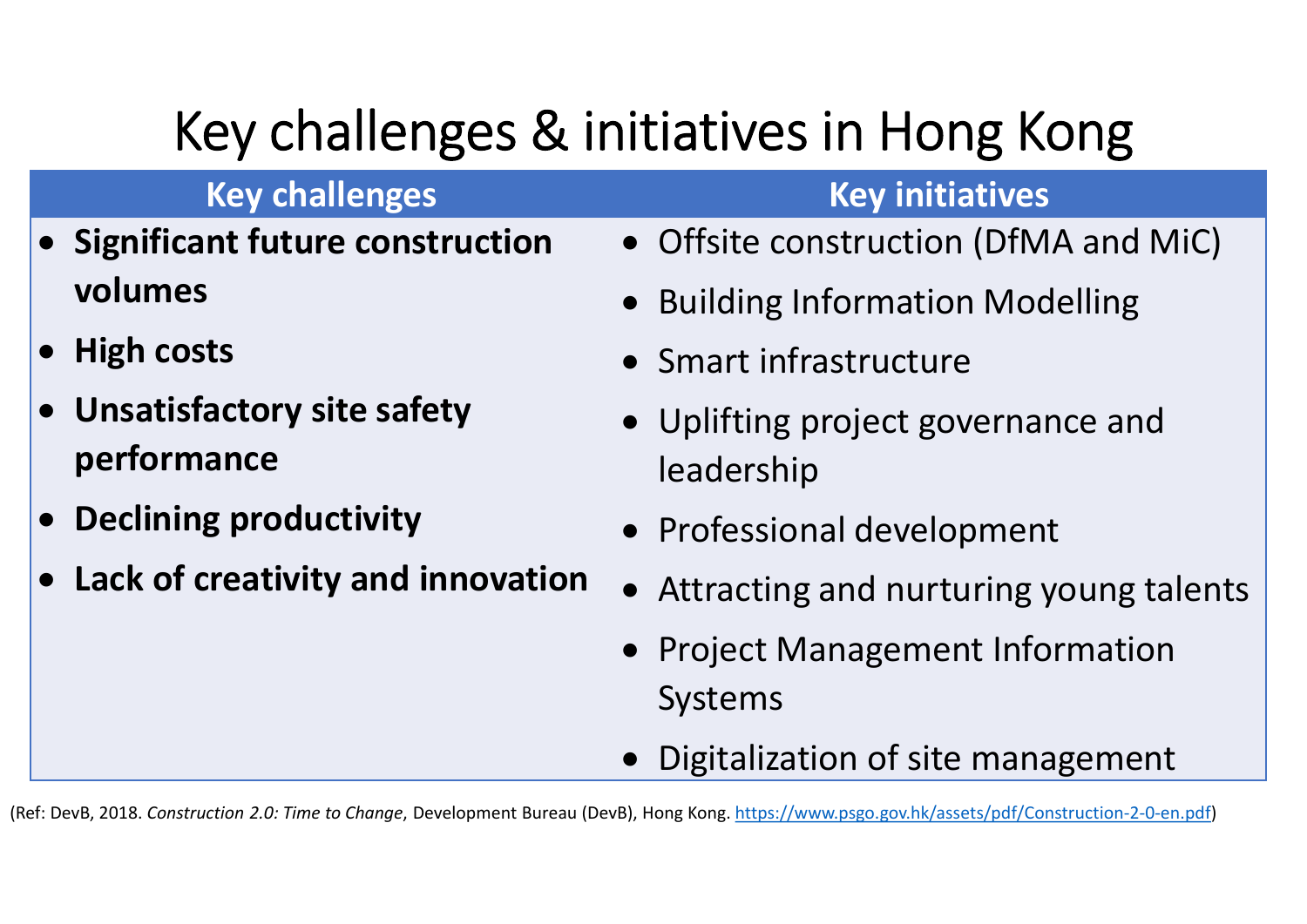## DfMA development in Hong Kong & other places

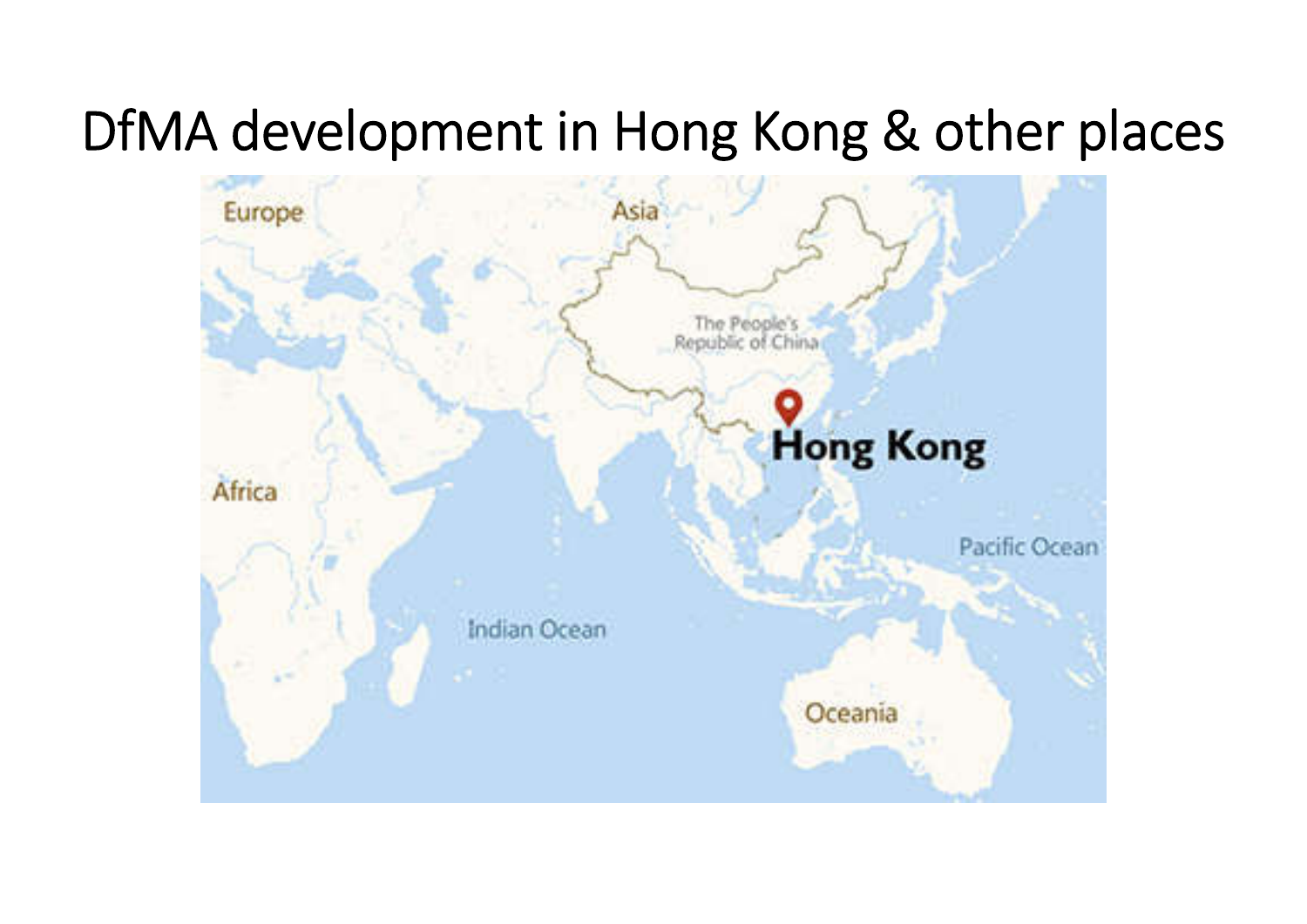#### Hong Kong & Greater Bay Area – factories & logistics